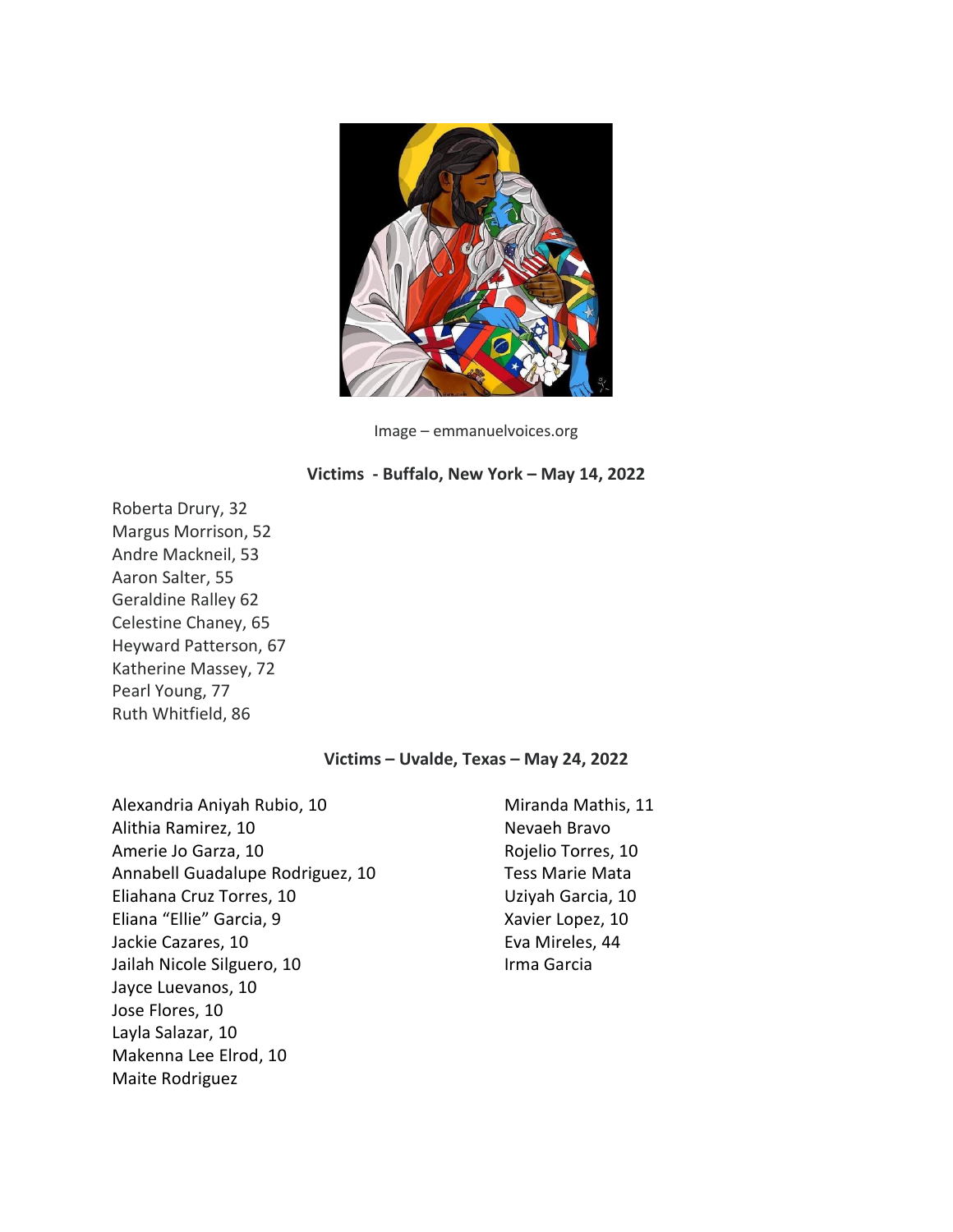## **Prayer for mass violence**

Lord, we are bewildered. More violence? Another mess of blood and debris on the screen? We haven't yet recovered from the last. Some of us are paralyzed with fear. We hear about bombs and guns and death, and our throats close up in terror. We fear for our own lives, for the lives of our children and our children's children. We don't know what has happened to the world we thought we knew. We who fear confess our fear and ask for your forgiveness. Fill us with your love, for your perfect love casts out fear. You are with us. Your rod and your staff—they comfort us. And we pray for the people whose lives are truly endangered, who have more cause to fear.

Would you make safe havens for them? Would you lead them out of the valley of the shadow of death and into places of light and life? Some of us are incensed with hatred. The wars and rumors of war incite us to start our own. Our instinct is to be overcome by evil, to take vengeance into our own hands. We who hate confess our hate and ask for your forgiveness. Warm our hearts with compassion and help us pursue peace. Grant us your wisdom as we seek your kingdom by turning our cheek and walking another mile. And we pray for the people whose hatred has led to death. As you did with the apostle Paul, would you encounter them on the road? Would you, with your very presence, transform threats and murder into lives lived for you?

Some of us just feel numb.

The rising death tolls spin past our eyes, but our hearts no longer read them.

Years of images of violence have dulled our senses.

Another incident? We don't even flinch anymore.

We who are numb confess our numbness and ask for your forgiveness.

Sharpen our senses. Cause us to care,

even if that means feeling the pain of heartbreaking sadness.

Teach us empathy. Help us weep with those who weep.

And we pray for the people who weep.

Would you be their consolation?

You know the pain of betrayal, of abandonment, of death.

Would you heal wounds of all kinds?

Would you also—someday—give them cause to laugh?

On that day, we will laugh with those who laugh.